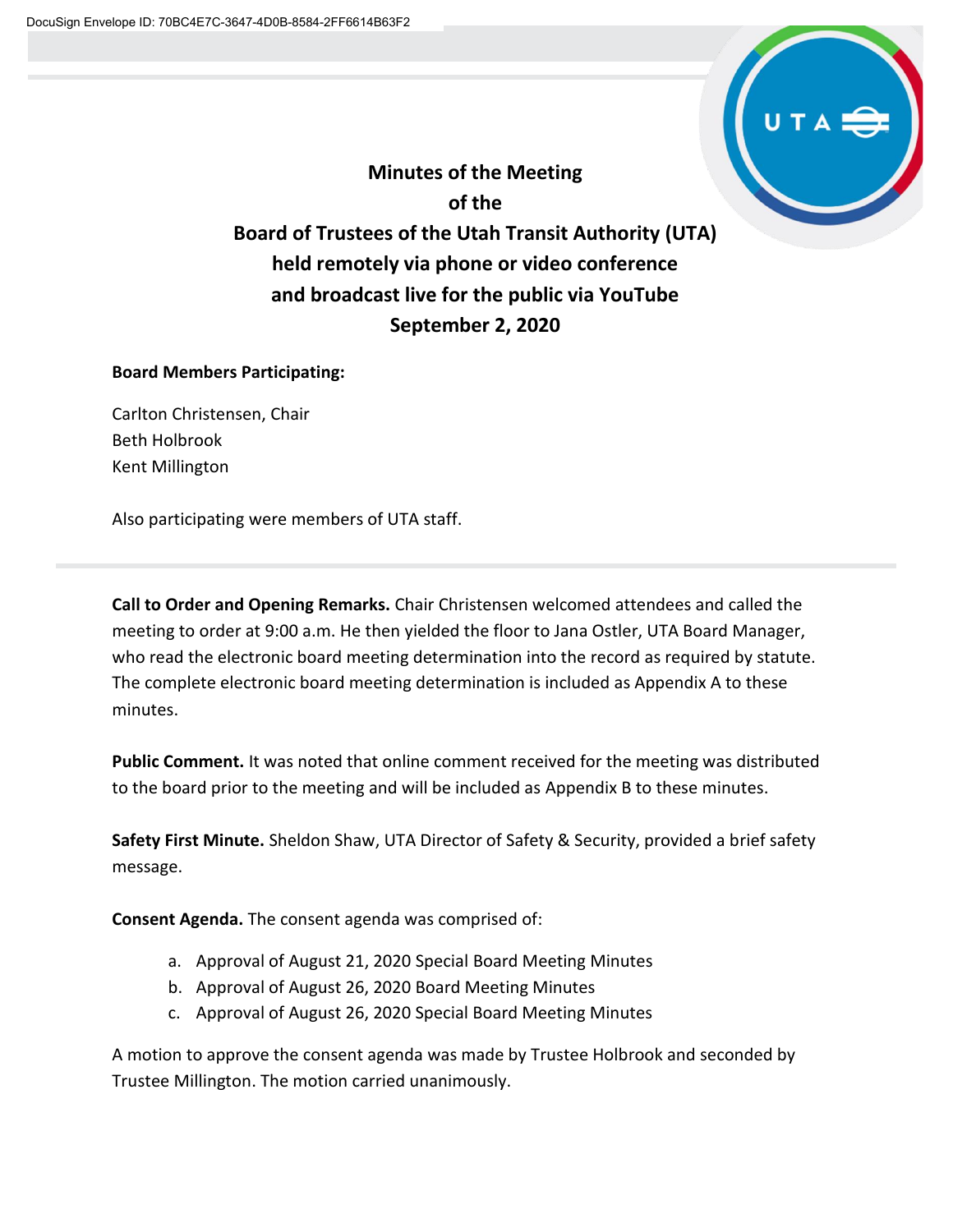# **Agency Report.**

**East Village Transit-Oriented Development.** Carolyn Gonot, UTA Executive Director, mentioned the agency and its partner, Hamilton Partners, recently broke ground on a new phase of the East Village transit-oriented development in Sandy.

**Ridership Report.** Ms. Gonot was joined by Eddy Cumins, UTA Chief Operating Officer. Mr. Cumins provided an update on weekday ridership, Saturday ridership, and weekday ridership trends.

Discussion ensued. A question on issues associated with the August change day was posed by the board and answered by staff.

**Financial Report – July 2020.** Troy Bingham, UTA Acting Chief Financial Officer, was joined by Brad Armstrong, UTA Senior Manager – Budget & Financial Analysis. Mr. Armstrong reviewed the July financial report, including the monthly dashboard, passenger revenues, sales tax collections, sales tax revenue, revenue loss and CARES Act funding estimates, expense variance by mode, expense variance by chief officer, and expense variance by type.

Discussion ensued. A question on savings in labor costs was posed by the board and answered by Mr. Armstrong.

# **Resolutions.**

**R2020-09-01 Resolution Amending the Terms and Conditions of Employment for Executive Director Carolyn Gonot.** Chair Christensen explained that as per terms detailed in Ms. Gonot's employment contract, a performance review was conducted following her first year with the agency. The board determined to grant her an annual increase of 5.5% of her base salary and an additional week of vacation.

A motion to approve R2020-09-01 was made by Trustee Millington and seconded by Trustee Holbrook. The motion carried unanimously with aye votes from Trustee Millington, Trustee Holbrook, and Chair Christensen.

**R2020-09-02 Resolution Approving the Execution of an Interlocal Cooperation Agreement with Park City to Cooperate on the Procurement, Purchase, Operation, and Maintenance of Electric Buses and Charging Infrastructure Using Funds Awarded through the Federal Transit Administration 2018 Low No Grant Program.** Mary DeLoretto, UTA Chief Service Development Officer, was joined by Tracy Young, UTA Grants Development Administrator. Ms. DeLoretto described the resolution, which authorizes an interlocal cooperation agreement with Park City for activities associated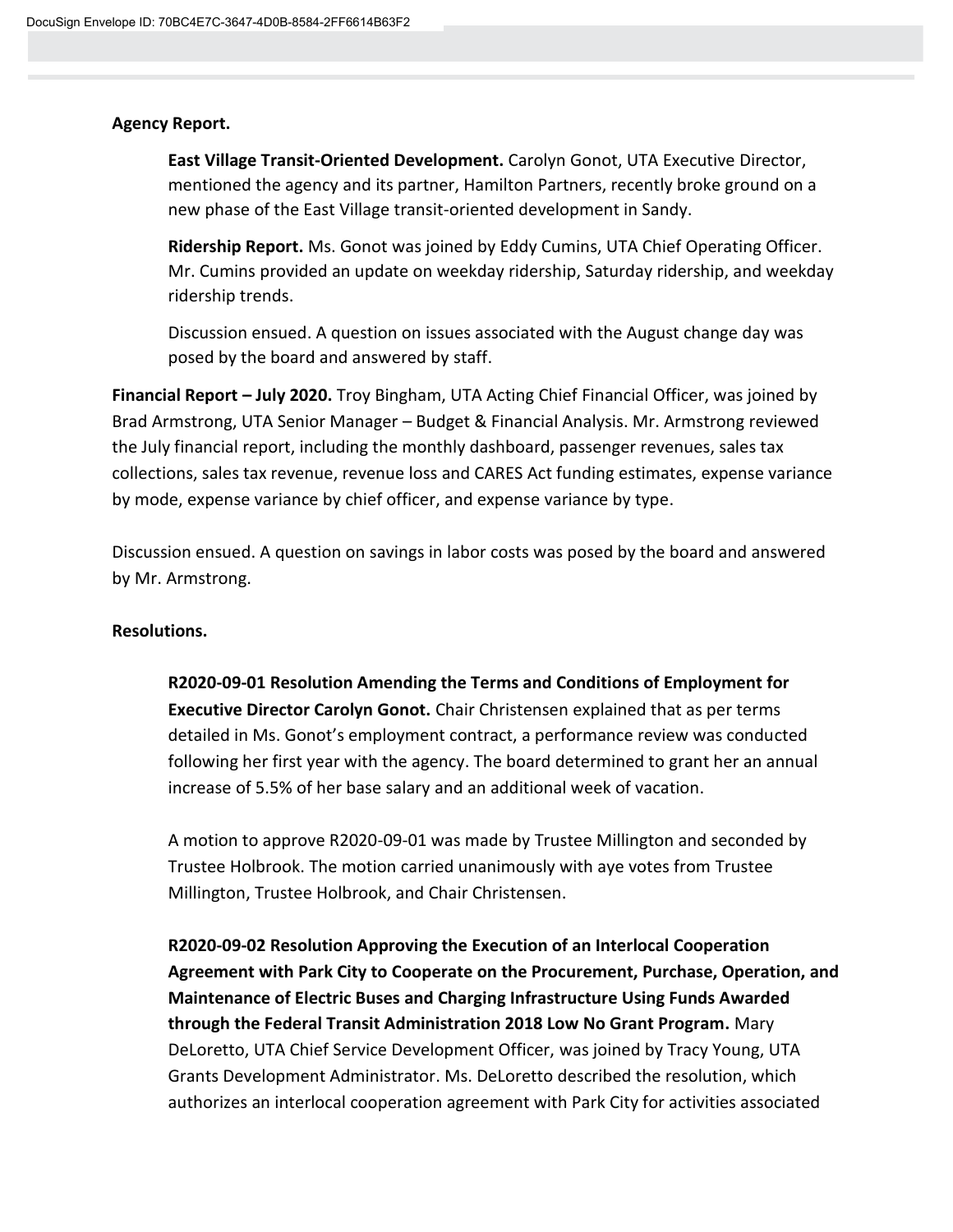with a Federal Transit Administration (FTA) Low No grant. The agreement addresses the procurement of two electric buses and associated charging infrastructure for the PC-SLC Connect route, collaboration on the procurement of twelve additional buses for Park City, and use and maintenance commitments for the grant-funded charging infrastructure and buses associate with the PC-SLC Connect service.

Discussion ensued. Questions on price advantages for a joint procurement, inclusion of operating costs in the interlocal agreement, inclusion of a charge to Park City for a percentage of administrative overhead costs associated with the procurement, and the Utah Department of Transportation's part in the agreement were posed by the board and answered by Ms. DeLoretto.

A motion to approve R2020-09-02 was made by Trustee Holbrook and seconded by Trustee Millington. The motion carried unanimously with aye votes from Trustee Millington, Trustee Holbrook, and Chair Christensen.

# **Contracts, Disbursement, and Grants.**

**Contract: Rail Ticket Vending Machine (TVM) System Maintenance and Support (Scheidt and Bachmann).** Dan Harmuth, UTA IT Director, requested the board authorize a two-year TVM maintenance contract with Scheidt and Bachmann in the amount of \$220,412.

Discussion ensued. A question on the number of Scheidt and Bachmann TVMs in the system was posed by the board and answered by Mr. Harmuth.

A motion to approve the contract was made by Trustee Millington and seconded by Trustee Holbrook. The motion carried unanimously.

# **Contract: Board Management Software (Carahsoft Technology Corporation/Granicus).**

Lowell Bate, UTA IT Project Manager, was joined by Jana Ostler, UTA Board Manager. Ms. Ostler asked the board to approve a five-year software procurement contract with Carahsoft Technology Corporation/Granicus in the amount of \$236,004.97. The purpose for the software is to provide a more streamlined process for managing the workflow associated with various board and committee meetings and the publishing of meeting materials for greater public transparency.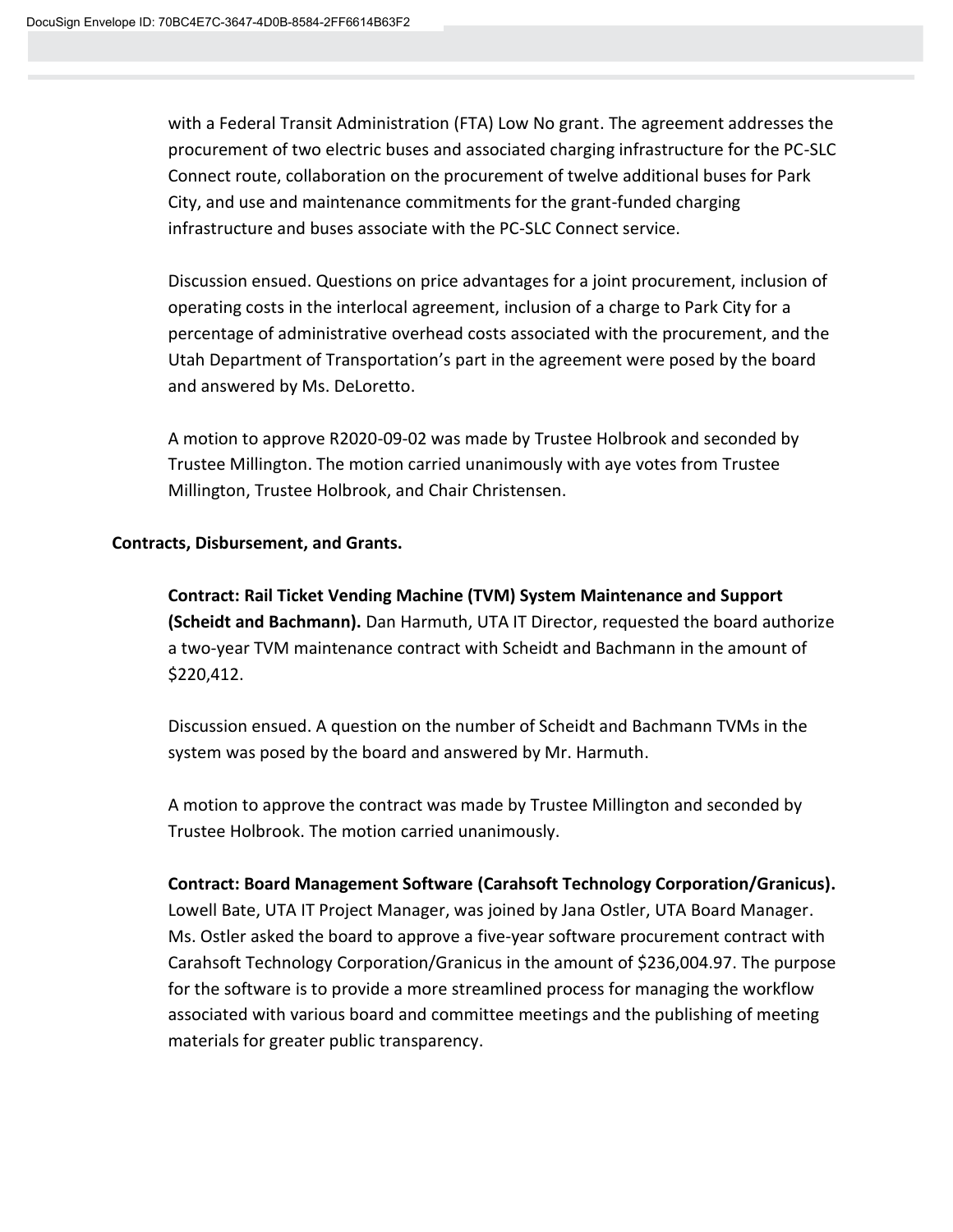Discussion ensued. Questions on use of the software by other government agencies, capacity to interface with Laserfiche, and implementation timeline were posed by the board and answered by staff.

A motion to approve the contract was made by Trustee Millington and seconded by Trustee Holbrook. The motion carried unanimously.

**Change Order: Positive Train Control (PTC) Mandatory Directive Speed Upgrades, Ogden Cab Signal Speed Upgrades, and PTC On-Call Support (Rocky Mountain Systems Services).** Mr. Cumins was joined by David Hancock, UTA Director of Asset Management. Mr. Hancock requested the board approve a change order for PTC upgrades and on-call support to the existing contract with Rocky Mountain Systems Services in the amount of \$3,422,403.

Discussion ensued. Questions on anticipated change orders to the original contract and number of affected grade crossings were posed by the board and answered by staff.

A motion to approve the change order was made by Trustee Holbrook and seconded by Trustee Millington. The motion carried unanimously.

**Pre-Procurements.** Todd Mills, UTA Sr. Supply Chain Manager, was joined by Brian Richardson, UTA Manager of Ticket Vending Machine Assets, and Andrea Packer, UTA Communications Director. Mr. Mills said the agency intends to procure the following:

- i. Outsource Ticket Vending Machine Maintenance
- ii. Purchasing Card (P-card) Service
- iii. Public Relations and Marketing Agency

Discussion ensued. Questions on the need to outsource TVM maintenance, difference between the TVM maintenance contract and other TVM-related contracts, comparisons to the state contract for p-card service, and term for the public relations and marketing agency contract were posed by the board and answered by staff.

# **Discussion Items.**

**Risk Management/Insurance Program Update.** Dave Pitcher, UTA Claims & Insurance Manager, was joined by Brian White with Alliant Insurance Services. Mr. Pitcher provided an overview of the insurance coverages UTA carries and associated costs. He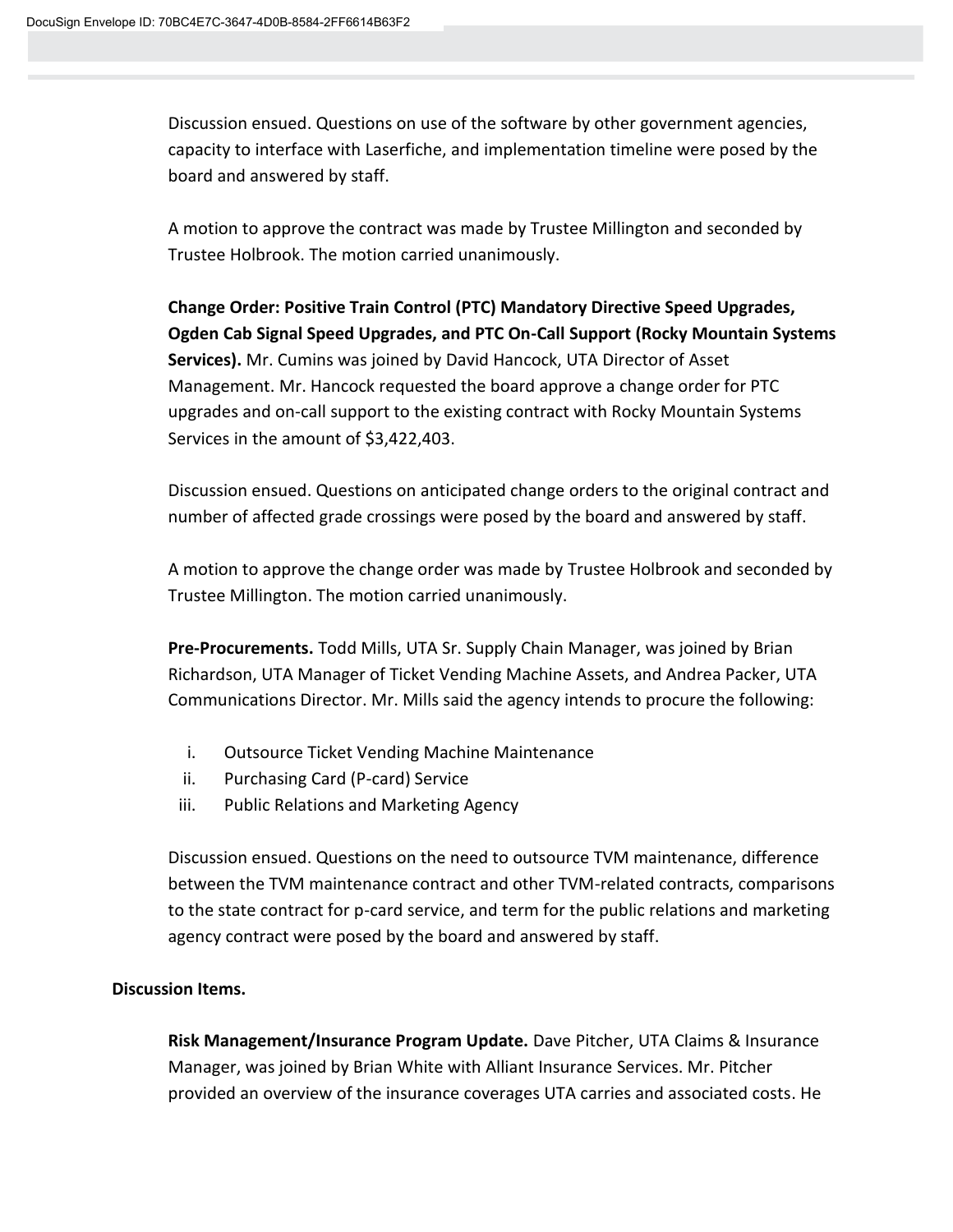noted that premiums are increasing in most markets, including the Public Officials Errors and Omissions insurance, which increased by 12 percent. Mr. White addressed factors driving up costs in the insurance market.

Discussion ensued. Questions on potential trends in the insurance market and consideration of market shifts were posed by the board and answered by staff.

Chair Christensen called for a short break at 10:24 a.m.

The meeting resumed at 10:35 a.m.

**2021-2025 Mobility Service Plan Overview.** Ms. DeLoretto was joined by Laura Hanson, UTA Director of Planning. Ms. Hanson reviewed the process for developing the five-year mobility service plan, including anticipated service changes, analysis, and public engagement opportunities.

Discussion ensued. Questions on financial constraints on the plan, effects of frequency on commuter routes versus core routes, inclusion of new or changed routes in the presentation to the UTA Local Advisory Council, and incorporation of study findings into the mobility plan were posed by the board and answered by staff.

**FrontRunner Strategy and Work Program.** Ms. Gonot was joined by Manjeet Ranu, UTA Director of Capital Projects. Mr. Ranu provided background and outlined key points of the FrontRunner work program, including procurement of professional services for oncall operations planning and simulation assistance; project implementation plan and program management; and environmental, design, and construction of projects. He indicated the work program will be structured around an overall strategic business plan informed by community engagement, overall vision, and business case data. Ms. Gonot reiterated the schedule for securing consultant services and provided more detailed information on the strategy and timeline.

Discussion ensued. Questions on a hold point in the timeline for securing federal, state, and/or local resources; impact of operations modeling on project development; consideration of connectivity to other modes in the modeling; and assumptions on the vehicle propulsion system included in the strategy were posed by the board and answered by staff.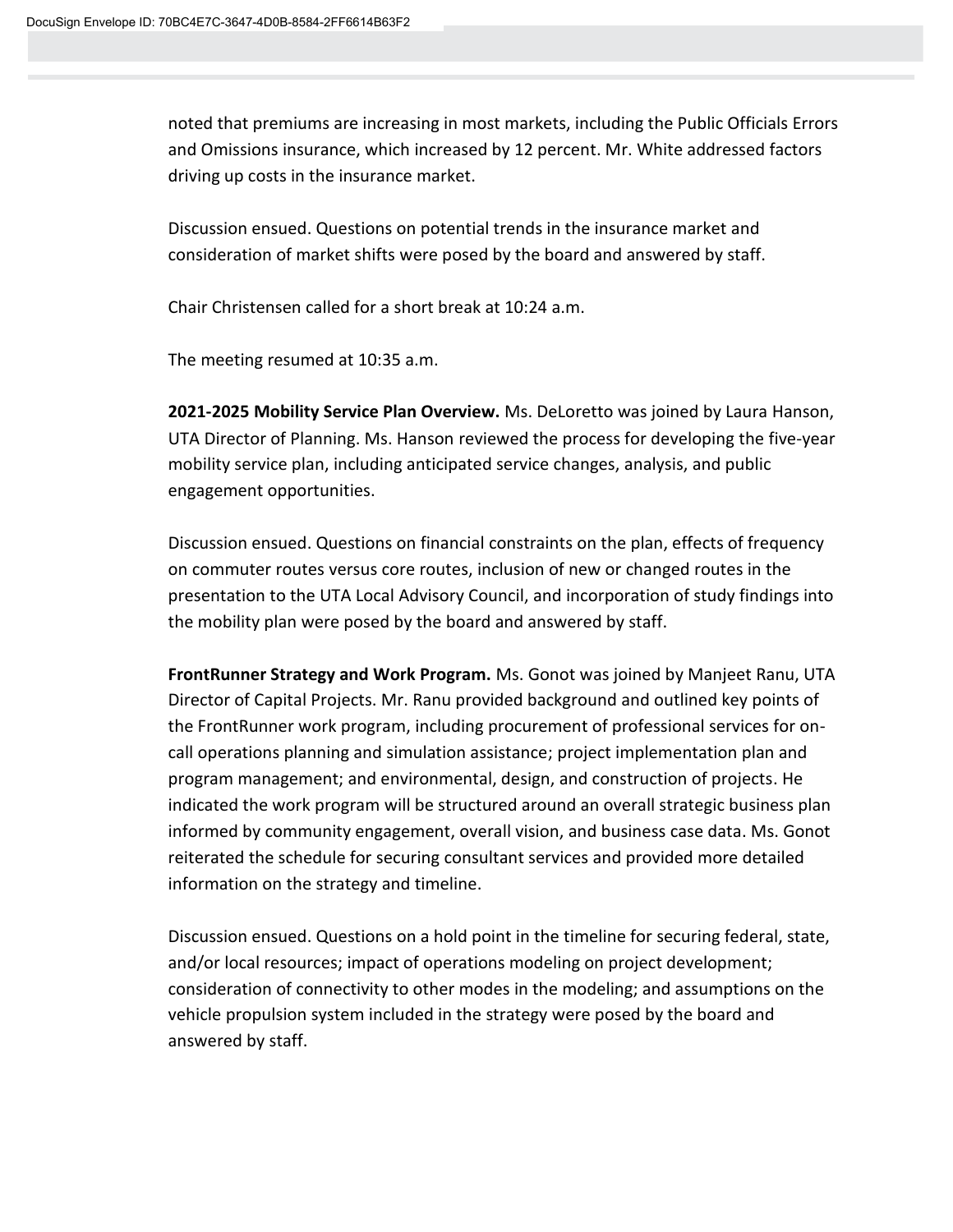**Potential Issuance and Sale of Sales Tax Revenue and Refunding Bonds.** Mr. Bingham was joined by Brian Baker with Zions Public Finance. Mr. Baker indicated conditions in the bond market may be favorable for refunding the remaining 4.0% bonds in UTA's 2012A issue.

Discussion ensued. Questions on the taxability of the new bonds and future call dates were posed by the board and answered by Mr. Baker.

The board directed staff to initiate the process required for a bond issuance and sale.

### **Other Business.**

**Next Meeting.** The next meeting of the board will be on Wednesday, September 23, 2020 at 9:00 a.m.

**Adjournment.** The meeting was adjourned at 11:36 a.m. by motion.

Transcribed by Cathie Griffiths Executive Assistant to the Board Chair Utah Transit Authority [cgriffiths@rideuta.com](mailto:cgriffiths@rideuta.com) 801.237.1945

*This document is not intended to serve as a full transcript as additional discussion may have taken place; please refer to the meeting materials, audio, or video located at <https://www.utah.gov/pmn/sitemap/notice/625939.html> for entire content.*

*This document along with the digital recording constitute the official minutes of this meeting.*

Approved Date: September 23, 2020

DocuSigned by:  $\frac{1}{2}$ 

Carlton J. Christensen Chair, Board of Trustees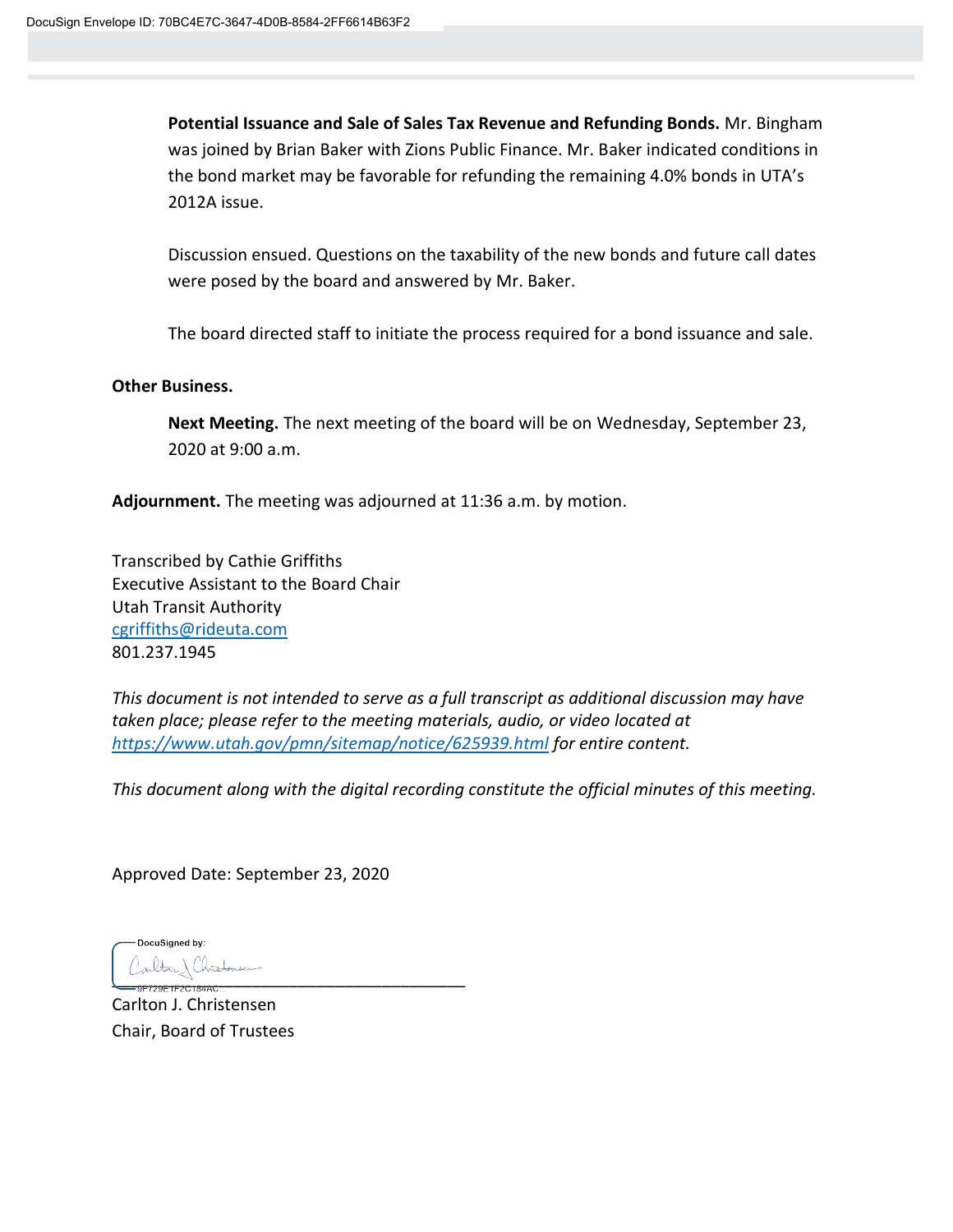# **Appendix A**

#### **UTAH TRANSIT AUTHORITY** ELECTRONIC BOARD MEETING DETERMINATION

Consistent with provisions of the Utah Open and Public Meetings Act, specifically UTAH CODE § 52-4-207(4), and acting in my capacity as the Chair of the Board of Trustees ("Board") of the Utah Transit Authority ("UTA"), I hereby make the following written determinations in support of my decision to hold and convene electronic meetings of the UTA Board without a physical anchor location:

- 1. Conducting Board and Board Committee meetings with an anchor location that is physically accessible for members of the public to attend in person presents a substantial risk to the health and safety of those who may be present at the anchor location.
- $2.$ This determination is based upon the following facts, among others:
	- a. The COVID-19 pandemic is ongoing and significant and continued community, person-to-person transmission of the SARS-CoV-2 virus continues to occur in the state of Utah; and
	- b. Federal, state, and local health authorities have adopted guidelines for the general public and businesses which encourage institutions and individuals to take precautions, including limiting in-person interactions and recommending increased virtual interactions.

This written determination takes effect on August 24, 2020, and is effective until midnight on September 23, 2020, (no more than 30 days after the effective date of this Declaration) and may be reissued by future written determinations of the Chair of the Board at that or any other appropriate time.

Dated this 21 day of Aug ust , 2020.

Carlton Christensen Chair of the Board of Trustees